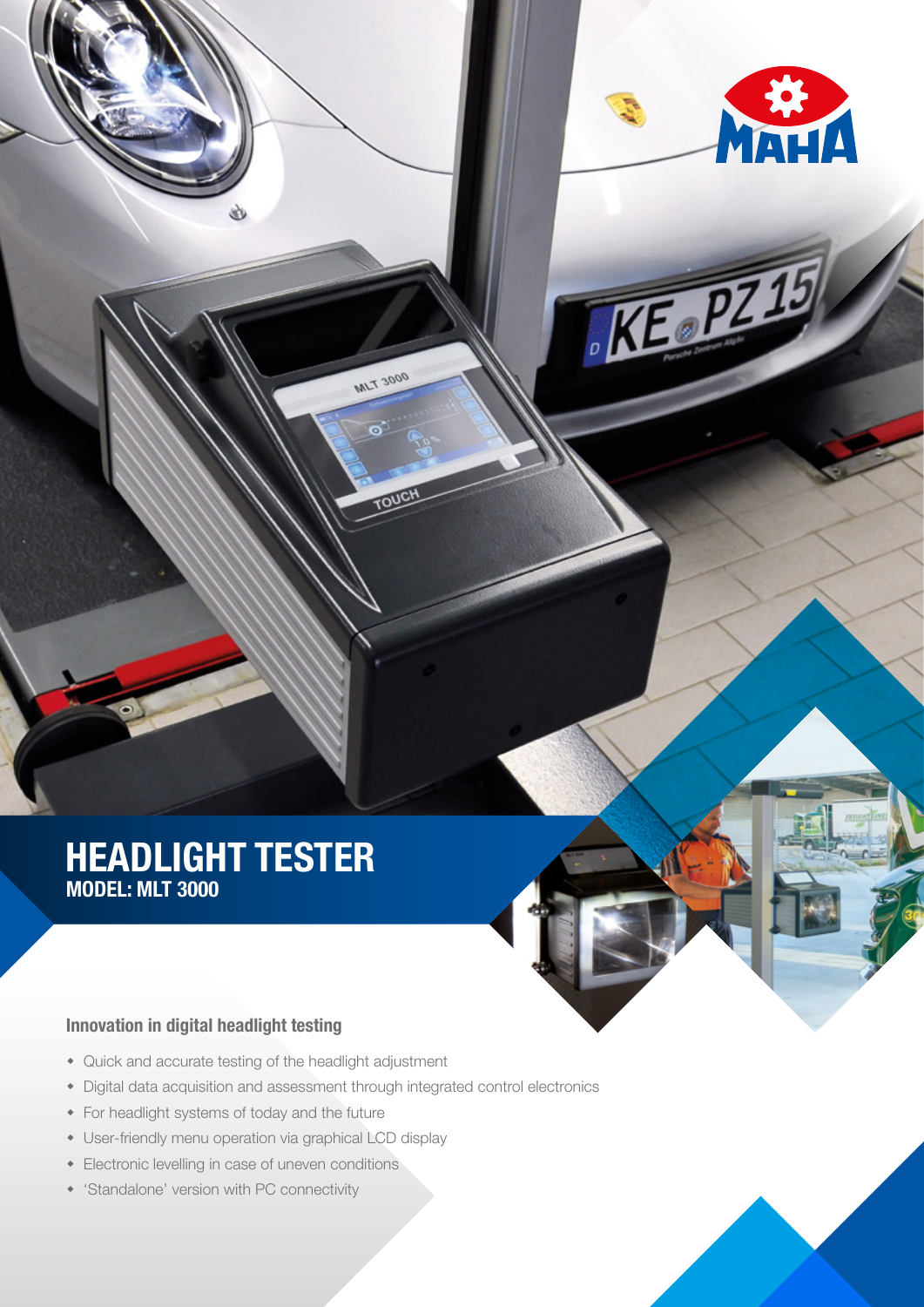#### Precise measurement technology for current and future lighting systems

Today's lighting systems with variable cut-off lines and high-illuminance light sources are setting new standards for headlight testers. It is often necessary to determine and assess the contours and positions of cut-off lines individually. Light sources such as xenon and LED also form a pronounced blue fringe in the cut-off line area, which makes assessment even more difficult.

The 'MLT 3000' determines the required measurement values digitally, making it very precise and objective.





#### Highly user-friendly and powerful

The 'MLT 3000' features numerous practical detailed solutions that offer valuable services for day-to-day workshop and test centre business. For example, the tester's rechargeable battery has been integrated into the foot. The powerful battery supplies enough energy for up to ten hours of uninterrupted work. Moving the battery to the foot of the unit has made it possible to further reduce the weight of the light box. The unit is also more stable as its new centre of gravity is lower.

#### Electronic levelling

The absolute highlight of the 'MLT 3000' headlight tester is the electronic levelling for uneven floors. Uneven base surfaces can greatly impair measurements in headlight testing. Even a few millimetres of deviation can result in a faulty assessment of the cut-off line. To prevent incorrect measurements of this type, the 'MLT 3000' has an integrated position sensor that determines the unit's angle of inclination. The 'MLT 3000' software uses this information to compensate for any horizontal deviations automatically.





The unit is aligned with the vehicle by means of a mirror or, optionally, by using the laser pointer.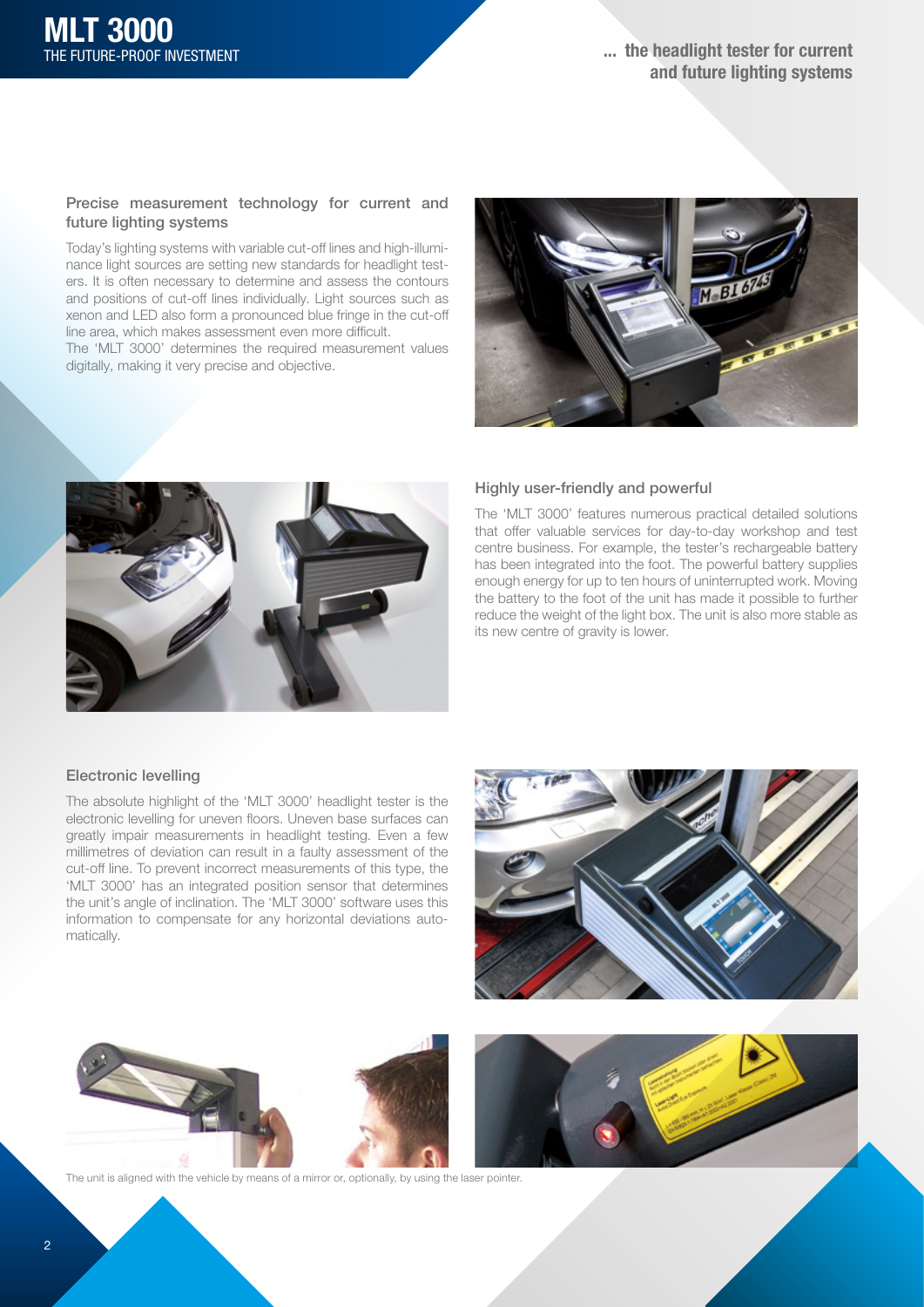

#### Well-established operating concept

To improve user-friendliness, a 7 touchscreen is now available. The 'MLT 3000' is operated via self-explanatory buttons on the touchscreen.

To allow the headlights to be adjusted with ease, a display is also provided on the front of the unit. The display uses an LED scale to show the user the horizontal and vertical position of the cut-off line/inflection point. This means that the tester can quickly and easily adjust the headlights without directly looking at the screen of the unit.

#### Non-wearing precision guide pillar

Like its predecessor model (the 'LITE 3'), the 'MLT 3000' is equipped with a non-wearing precision guide pillar. Improvements have been made to the vertical guidance of the light box, which is now particularly maintenance-free and smooth-running thanks to its ball-bearing mounted guide rollers. A counterweight integrated into the guide pillar allows the light box to be positioned at headlamp height with smooth, effortless movements.





#### Straightforward updates for future lighting systems

Given that vehicle manufacturers can be expected to produce further headlight innovations in future, constant adjustments to the tester software are an absolute necessity. MAHA makes the required updates available for download on the MAHA website. These updates can be installed directly from a networked PC quickly and easily via a web interface. This makes the 'MLT 3000' a future-proof investment.



Maintenance-free vertical guidance of the light box. A counterweight installed in the guide pillar keeps the light box in position.



To make headlight adjustment easier, there is a display on the front of the unit. The display uses an LED scale to show the user the horizontal and vertical position of the cut-off line/inflection point.



Within fractions of a second, the MLT 3000's computer analyses the contour of the cut-off line and displays its findings on the colour screen in number and graphic form, practically in real time.